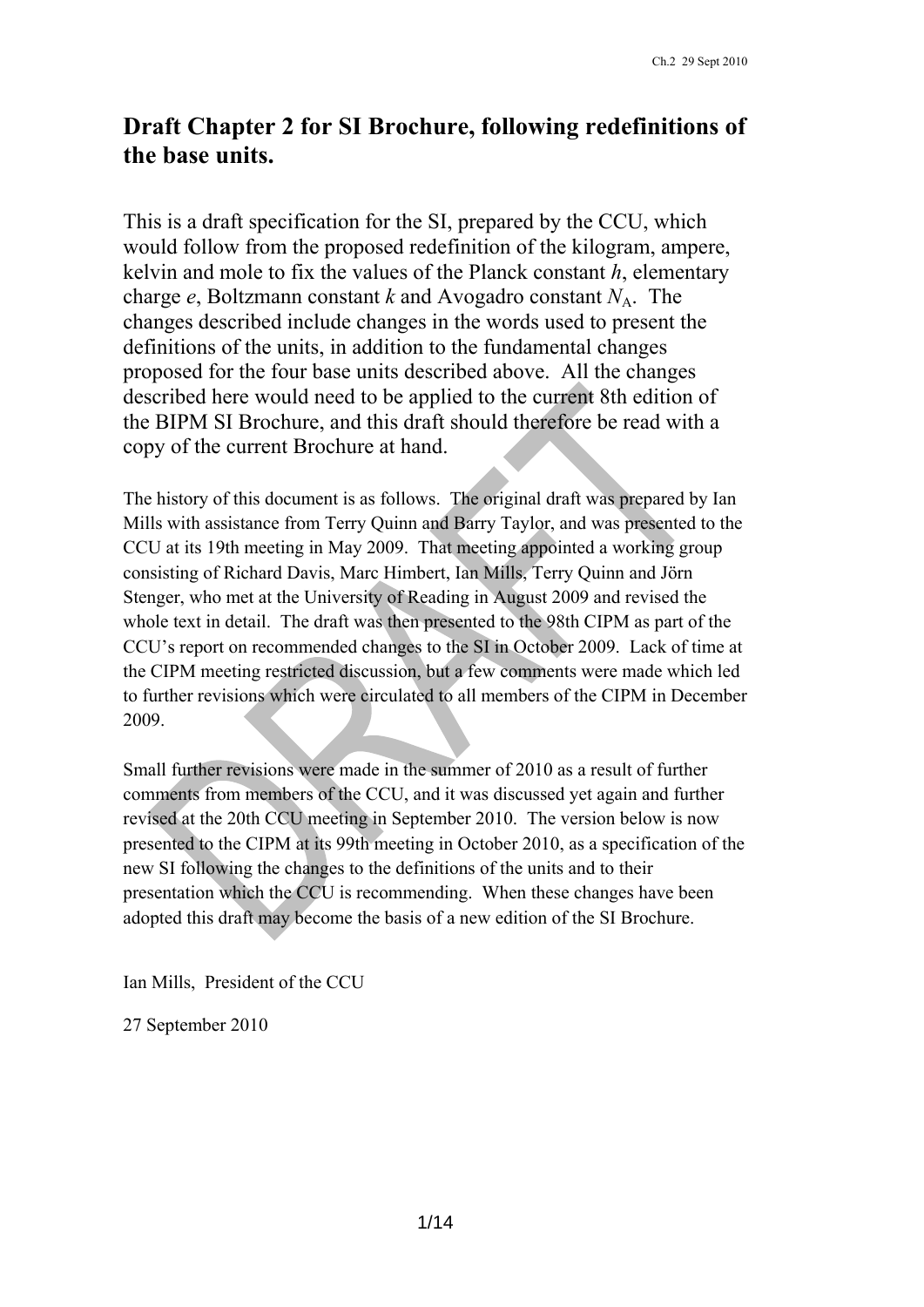## **1 Introduction**

- 1.1 through 1.7: these sections all stand unchanged
- 1.8 Historical note
	- all this text stands unchanged, except that we should add an extra final dot point to this section, as follows:
	- Since the establishment of the SI in 1960, extraordinary advances have been made in relating SI units to truly invariant quantities such as the fundamental constants of physics and the properties of atoms. Recognising the importance of linking SI units to such invariant quantities, the XXth CGPM, in 20XX, adopted new definitions of the kilogram, ampere, kelvin, and mole in terms of fixed numerical values of the Planck constant *h*, elementary charge  $e$ , Boltzmann constant  $k$ , and Avogadro constant  $N_A$ , respectively. Additionally, because the XXth CGPM chose words for the four new definitions that made those links explicit, believing that doing so would aid in their understanding, it also changed the words of the remaining three definitions of the base units second, metre, and candela so that the invariant quantities to which they are linked are also explicit in their definitions. These invariants are the hyperfine splitting of the caesium 133 atom  $\Delta v(^{133}Cs)_{\text{hfs}}$ , the speed of light in vacuum *c*, and the luminous efficacy  $K_{\rm cd}$  of monochromatic radiation of frequency  $540 \times 10^{12}$  Hz, respectively. As a consequence, the definitions of all seven base units of the SI now have a common format. In what follows we refer to this set of invariant quantities as "fundamental constants", or "constants of nature", but it is recognized that while they can all be considered invariant, they do not all have the same significance in physics. The order in which the seven base units are presented was also revised, the new order being second, metre, kilogram, ampere, kelvin, mole, and candela, so that no base-unit definition involves any of the other base units that come later in the list. Thus in the next chapter, Chapter 2, a list of the SI values of the seven fundamental constants that have been chosen to set the scale of the SI is presented. This is followed by the individual definitions that are implied for the seven base units.

## **2 SI units**

The International System of Units, the SI, is a coherent system of units for use throughout science and technology. It is defined by specifying the values of seven *base units*, and then treating all other units as *coherent derived units* whose values are given as products of powers of the base units without including any numerical factors, following the corresponding relations between the quantities involved. The present definitions of the seven base units are made in terms of the values of seven fundamental constants that are believed to be true invariants throughout time and space,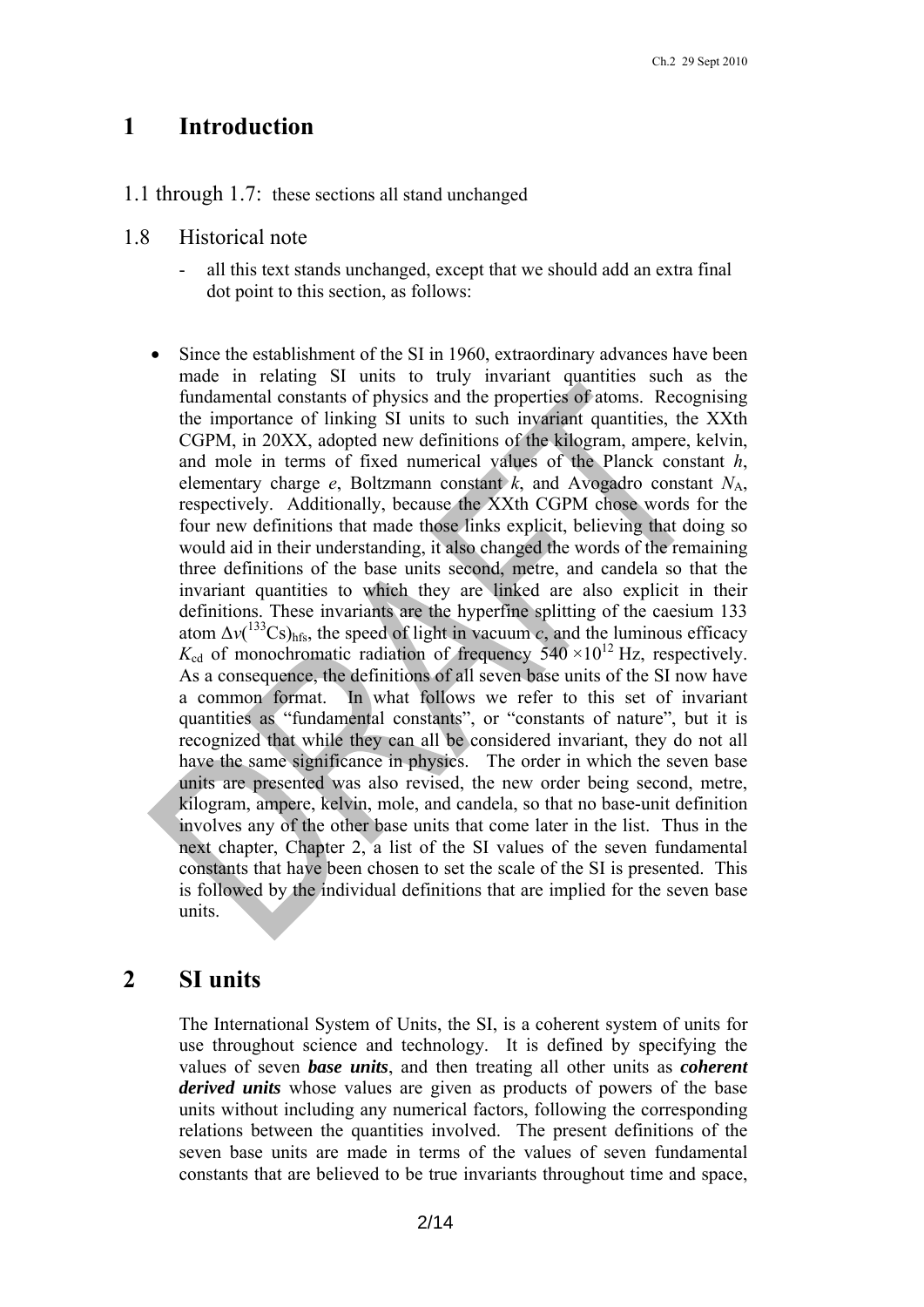available to anyone, anywhere, at any time, who wishes to realise and make use of the values of the units to make measurements.

## 2.1 Definitions of the SI units

Formal definitions of the SI units are adopted by the CGPM. These definitions are modified from time to time as science advances. The first two definitions were adopted in 1889, and the most recent in 20XX. The formal definitions of the SI base units are presented in sections 2.3.1 to 2.3.7 below and are shown indented in a bold-face sans-serif type. The accompanying text in a normal font is intended to provide further information to assist in understanding the definitions, and to provide a brief record of the historical development of the definitions.

The choice of which units to take as base units is to some extent arbitrary. This choice has been governed by history and tradition in the development of the SI over the last 120 years. The three key features of the SI are now recognized to be

- (i) the seven fundamental constants, or constants of nature, to which exact numerical values are assigned when the values of these constants are expressed in their respective SI units, in order to set the scale of the entire system of units, listed in section 2.2 below;
- (ii) the formal definitions of the seven base units of the SI, listed in section 2.3, and their symbols listed in section 2.4 below;
- (iii) the 22 coherent derived units of the SI that have special names and symbols and the relations among them that are presented in the tables in section 2.5 below.

As in the past, the units of the SI provide the framework for measuring all the quantities that occur in the equations of the physical sciences. The equations among the quantities are independent of the way in which the units are defined. They are extended and developed as new fields of science develop, so that it will never be practical to present a complete table or list of the quantities and equations of science. For this reason the reader is referred to the many texts currently available on the diverse fields of modern science, and no attempt is made to list them here.

The scaling of the entire system of units by fixing the numerical values of the seven chosen fundamental constants is a new feature of the presentation of the SI, adopted in 20XX by the XXth CGPM (Resolution XX, CR, XXX and *Metrologia*, 20XX, **XX**, XX**)**, and thus appears for the first time in this edition of the SI Brochure. The fixed values of the seven constants are given in section 2.2. While such a list is sufficient in itself to define an entire system of units, the XXth CGPM chose to maintain the historical structure of the SI with its set of defined base units, and coherent derived units obtained as products of powers of base units without numerical factors, because it is considered to be more convenient and understandable for the general user. The traditional choice of base units is followed, but their definitions are presented in section 2.3 in a common format, and each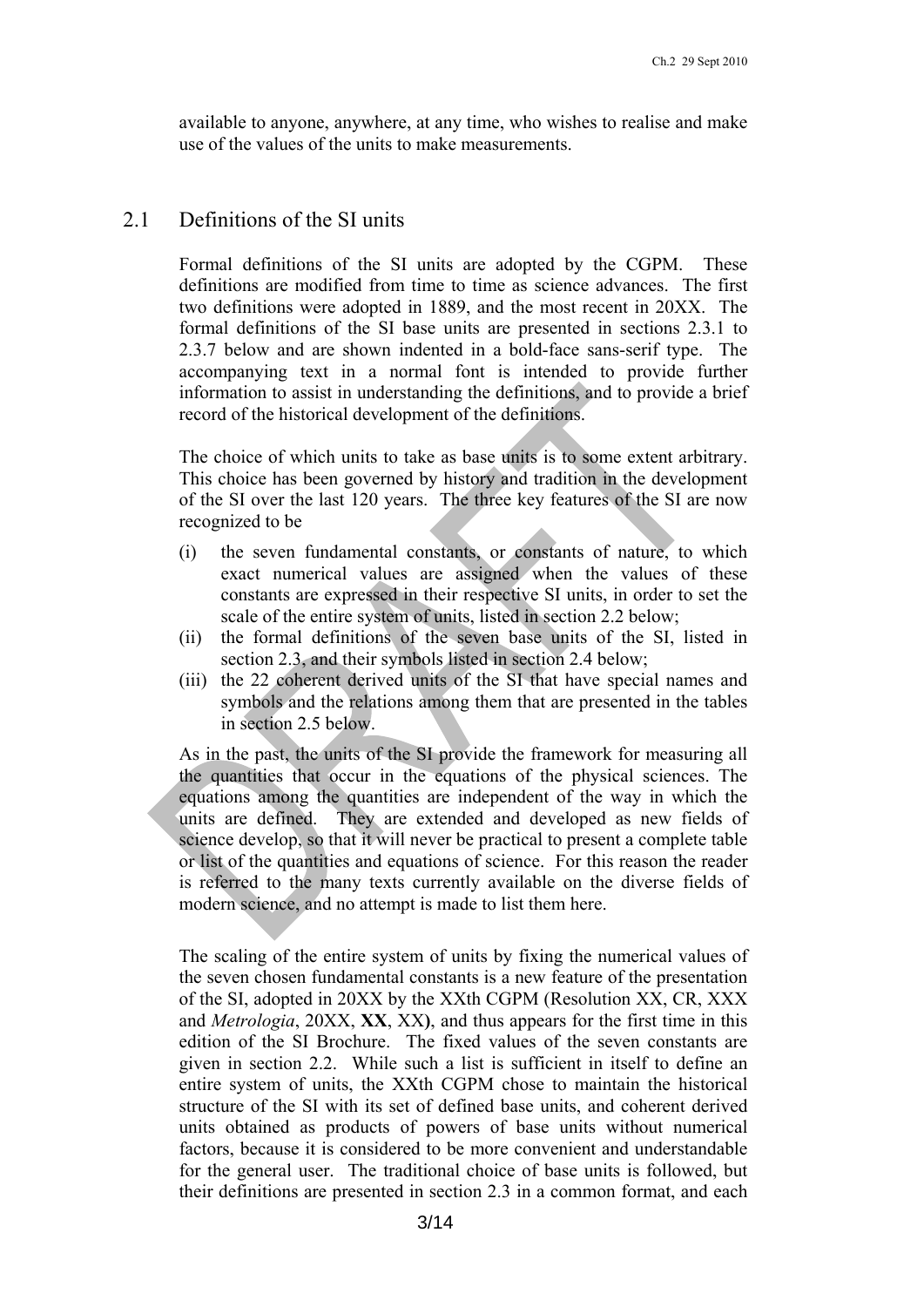definition refers to the value of one of the fixed constants that are given first in section 2.2. The symbols for the base units are given in section 2.4, and derived units are discussed in section 2.5. The base-units and the derived units obtained from the base units as described in Chapter 1 necessarily form a coherent set.

Preserving continuity is an essential feature of any changes to the International System of Units, and this has always been assured in all changes to the definitions of the base units by choosing the numerical values of the constants that appear in the definitions to be consistent with the earlier definitions.

## 2.2 The seven fixed constants that set the scale of the SI

The international system of units, the SI, is the system of units scaled so that

- the ground state hyperfine splitting frequency of the caesium 133 atom  $\Delta v(^{133}Cs)_{\text{hfs}}$  is exactly 9 192 631 770 hertz, Hz,
- the speed of light in vacuum *c* is exactly 299 792 458 metre per second, m  $s^{-1}$ ,
- the Planck constant *h* is exactly  $6.62606X \times 10^{-34}$  joule second, J s,
- the elementary charge *e* is exactly  $1.602 \frac{17X}{10^{-19}}$  coulomb, C,
- the Boltzmann constant *k* is exactly 1.380  $65X \times 10^{-23}$  joule per kelvin,  $J K^{-1}$ ,
- the Avogadro constant  $N_A$  is exactly 6.022 14X  $\times 10^{23}$  reciprocal mole,  $mol^{-1}$ ,
- $\bullet$  the luminous efficacy  $K_{cd}$  of monochromatic radiation of frequency  $540 \times 10^{12}$  hertz is exactly 683 lumen per watt, lm W<sup>-1</sup>.

## **[The symbol X throughout this section and section 2.3 below represents one or more additional digits to be added to the numerical values of** *h***,**   $e, k$ , and  $N_A$  at the time that these revised definitions and this revised **text for Chapter 2 of the SI Brochure is finally adopted.]**

Note that the units hertz, joule, coulomb, lumen and watt referred to here are coherent derived units as defined in Table 3 in Section 2.5 below.

Although the choice of these seven constants is to some extent arbitrary, the choice made here for the SI is based on history, on convenience for the practical realization of units, and to reflect the significance of these constants in modern physics.

The values of all the fundamental constants are invariants of nature, but their numerical values depend on the units in which they are expressed. Fixing the numerical values of the set of constants above defines a particular set of units, which is the SI. This also has the effect of fixing the numerical values of all other constants that can be written as products and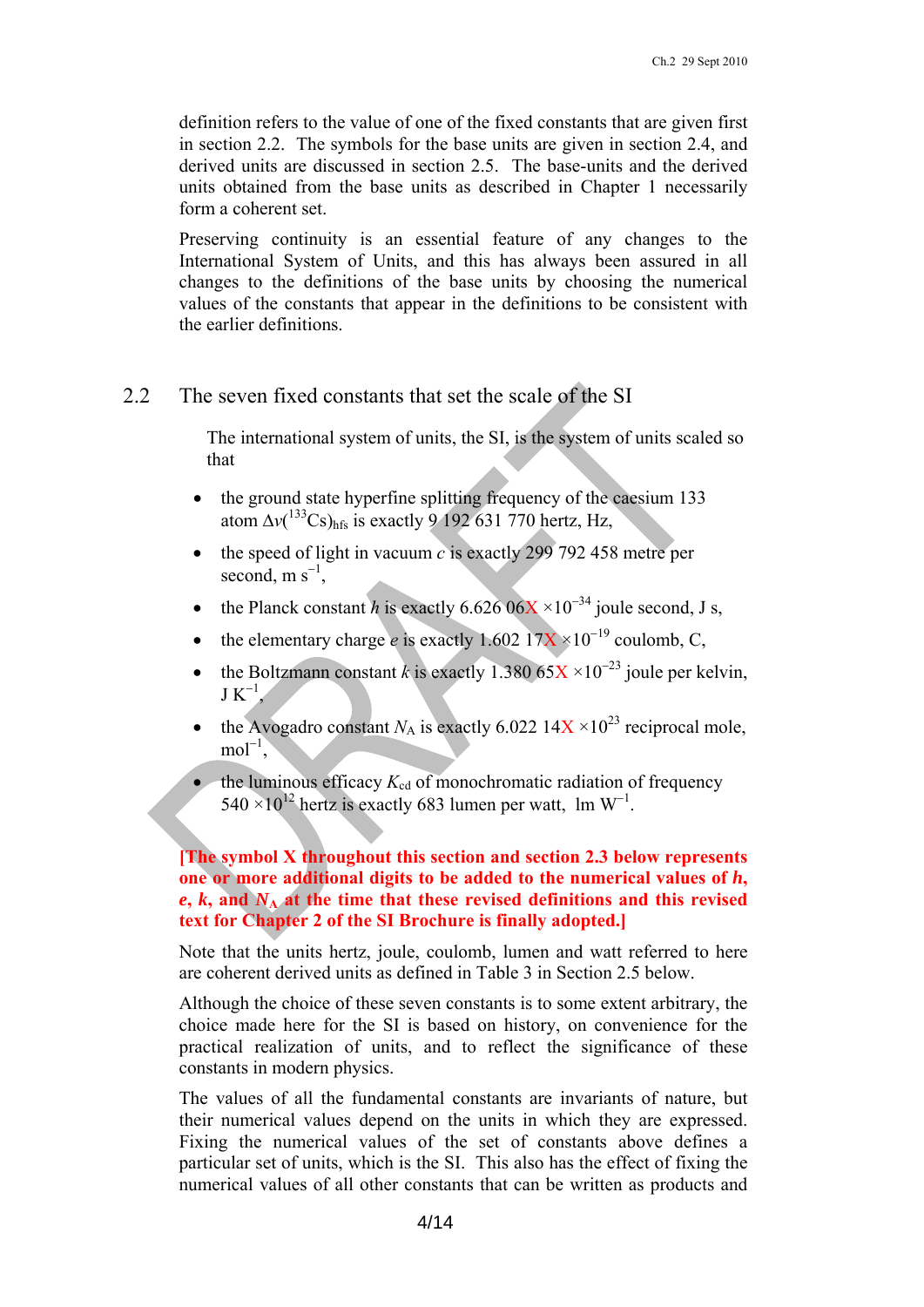ratios of these constants. It is important to note that for those constants whose numerical values have not been fixed, their values still remain invariants of nature, although their numerical values have to be determined by experiment.

## 2.3 Definitions of the SI base units

The choice of the seven base units presented below is that which has been adopted in previous presentations of the system. These seven units and their corresponding quantities are the second, unit of time; metre, unit of length; kilogram, unit of mass; ampere, unit of electric current; kelvin, unit of thermodynamic temperature; mole, unit of amount of substance; and candela, unit of luminous intensity. The definitions of these seven units are as follows.

#### **2.3.1 second, unit of time**

The unit of time, the second, was at one time considered to be the fraction 1/86 400 of the mean solar day. The exact definition of "mean solar day" was left to astronomers. However measurements showed that irregularities in the rotation of the Earth made this an unsatisfactory definition. In order to define the unit of time more precisely, the 11th CGPM (1960, Resolution 9, CR, 86) adopted a definition given by the International Astronomical Union based on the tropical year 1900. Experimental work, however, had already shown that an atomic standard of time, based on a transition between two energy levels of an atom or a molecule, could be realized and reproduced much more accurately. Considering that a very precise definition of the unit of time is indispensable for science and technology, the 13th CGPM (1967-1968, Resolution 1, CR, 103 and *Metrologia*, 1968, **4**, 43) chose a new definition of the second referenced to the frequency of the hyperfine transition in the caesium 133 atom. The XXth CGPM in 20XX (Resolution XX, CR, XXX and *Metrologia*, 20XX, **XX,** XX**)** chose to re-draft the words without changing the sense of this definition, and thus to define the second as follows:

#### **The second, s, is the unit of time; its magnitude is set by fixing the numerical value of the ground state hyperfine splitting frequency of the caesium 133 atom, at rest and at a temperature of 0 K, to be**  equal to exactly 9 192 631 770 when it is expressed in the unit s<sup>-1</sup>, **which is equal to Hz.**

Thus we have the exact relation  $\Delta v(^{133}Cs)_{hfs} = 9\ 192\ 631\ 770\ Hz$ . The effect of this definition is that the second is the duration of 9 192 631 770 periods of the radiation corresponding to the transition between the two hyperfine levels of the ground state of the caesium 133 atom.

The reference to an atom at rest at 0 K is intended to make it clear that the definition of the SI second is based on a caesium atom unperturbed by black body radiation, in an environment whose thermodynamic temperature is 0 K. The frequencies of all primary frequency standards should therefore The symbol  $\Delta v(^{133}Cs)_{\text{hfs}}$  is used to denote the value of the frequency of the hyperfine transition in the ground state of the caesium 133 atom at rest at a temperature of 0 K.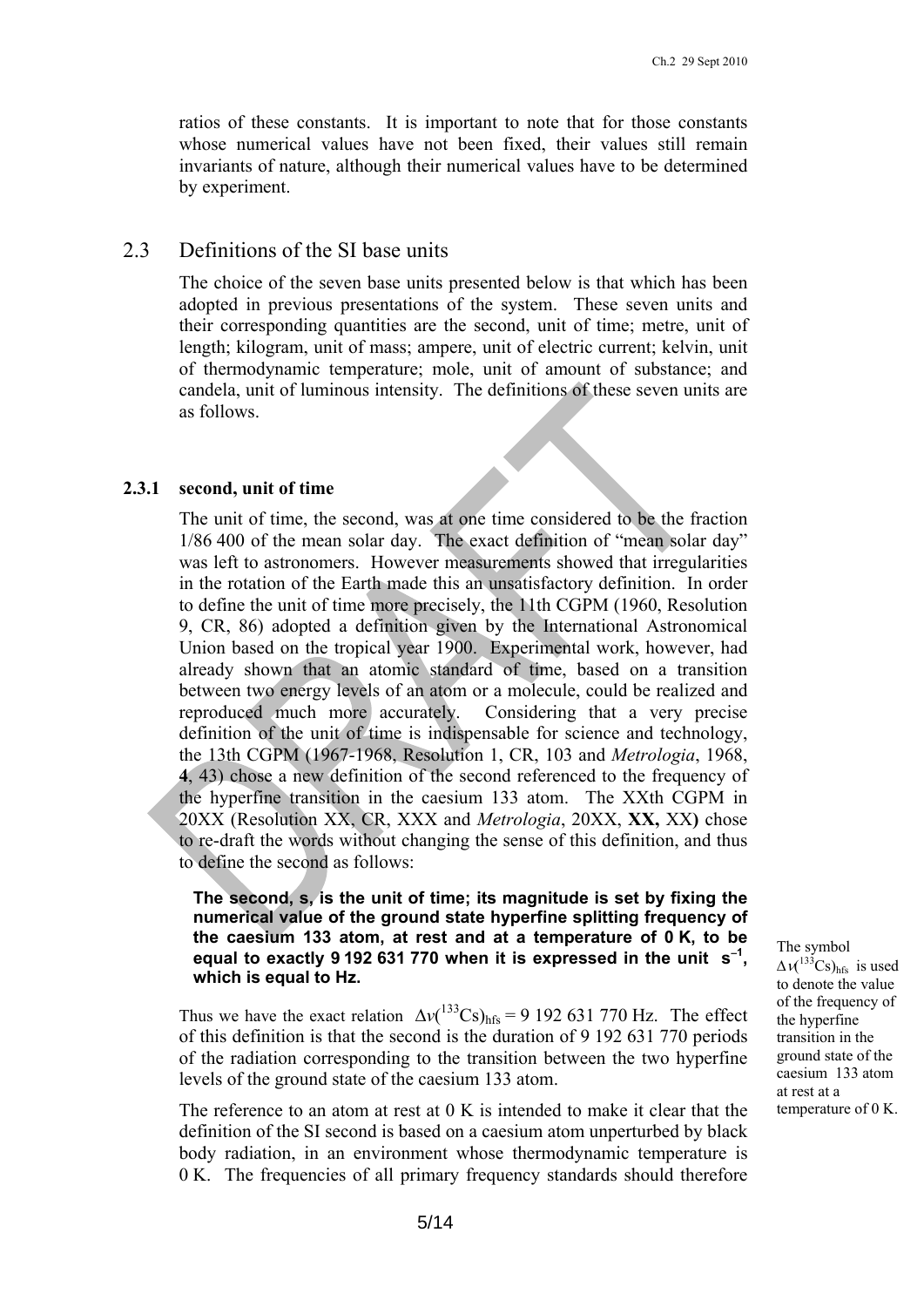be corrected for the shift due to ambient radiation, as stated at the meeting of the Consultative Committee for Time and Frequency in 1999.

The second so defined is a proper time in the sense of General Relativity. A non-local time scale is a coordinate time scale. However, generally, the unit of such a scale is also called "second". Whenever this is the case, the word "second" must be followed by the name of the time scale: e.g. second of TCB (barycentric coordinate time used within the solar system). The unit of Universal Time, compiled by the BIPM, the second of UT, is the second as realized on the geoid on which, and only on which, it coincides with the second defined above.

The CIPM has adopted various secondary representations of the second, based on trapped ions or cold atoms, which have reproducibilities rather better than that of the caesium clock. These are revised from time to time by the CIPM.

#### **2.3.2 metre, unit of length**

The 1889 definition of the metre, based on the international prototype of platinum-iridium, was replaced by the 11th CGPM (1960) using a definition based on the wavelength of the radiation corresponding to a particular transition in krypton 86. This change was adopted in order to improve the accuracy with which the definition of the metre could be realized, the realization being achieved using an interferometer with a travelling microscope to measure the optical path difference as the fringes were counted. In turn, this was replaced in 1983 by the 17th CGPM (Resolution 1, CR, 97, and *Metrologia*, 1984, **20**, 25) with a definition referenced to the distance that light travels in vacuum in a specified interval of time. The XXth CGPM in 20XX (Resolution XX, CR, XXX and *Metrologia*, 20XX, **XX,** XX**)** chose to re-draft the words without changing the sense of this definition, and thus to define the metre as follows:

### **The metre, m, is the unit of length; its magnitude is set by fixing the numerical value of the speed of light in vacuum to be equal to**  exactly 299 792 458 when it is expressed in the unit m s<sup>-1</sup>.

Thus we have the exact relation  $c = 299\,792\,458\,\mathrm{m/s}$ . The effect of this definition is that the metre is the length of the path travelled by light in vacuum during a time interval of 1/299 792 458 of a second.

The original international prototype of the metre, which was sanctioned by the first CGPM in 1889 (CR, 34-38), is still kept at the BIPM under conditions specified in 1889.

#### **2.3.3 kilogram, unit of mass**

The 1889 definition of the kilogram was in terms of the mass of the international prototype of the kilogram, an artefact made of platinumiridium. This is still kept at the BIPM under the conditions specified by the 1st CGPM in 1889 (CR, 34-38) when it sanctioned the prototype and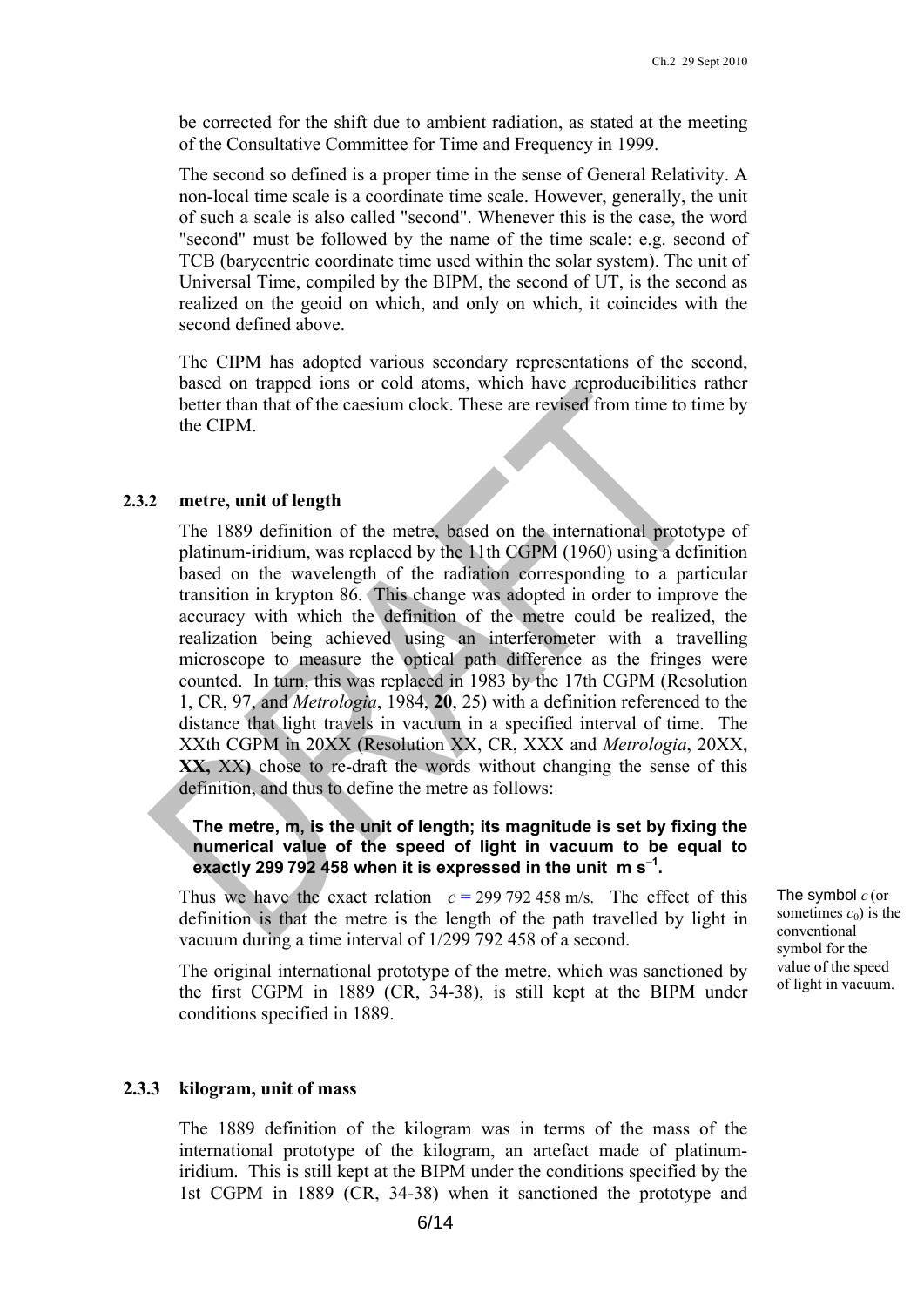declared that "this prototype shall henceforth be considered to be the unit of mass". Forty similar prototypes were made at about the same time, and these were all machined and polished to have closely the same mass as the international prototype. At the CGPM in 1889, after calibration against the international prototype, most of these were individually assigned to Member States of the BIPM, and some also to the BIPM itself. The 3rd CGPM (1901, CR, 70), in a declaration intended to end the ambiguity in popular usage concerning the use of the word "weight", confirmed that "the kilogram is the unit of mass; it is equal to the mass of the international prototype of the kilogram". The complete version of these declarations appears on p.XXX.

By the time of the second verification of national prototypes in 1949, however, it was found that on average the masses of these prototypes were diverging from that of the international prototype. This was confirmed by the third verification from 1989 to 1991, the median difference being about 25 micrograms for the set of original prototypes sanctioned by the first CGPM in 1889. In order to assure the long-term stability of the unit of mass, to take full advantage of quantum electrical standards, and to be of more utility to modern science, it was therefore decided to adopt a new definition for the kilogram referenced to the value of a fundamental constant, for which purpose the Planck constant *h* was chosen. The XXth CGPM in 20XX (Resolution XX, CR, XXX and *Metrologia*, 20XX, **XX,**  XX**)** chose to define the kilogram as follows:

The symbol *h* is used to denote the value of the Planck constant.

**The kilogram, kg, is the unit of mass; its magnitude is set by fixing the numerical value of the Planck constant to be equal to exactly 6.626 06X 10<sup>−</sup>34 when it is expressed in the unit s−<sup>1</sup> m<sup>2</sup> kg, which is equal to J s.** 

Thus we have the exact relation  $h = 6.626 \, 06X \times 10^{-34}$  J s

 $= 6.626 \times 10^{-34} \text{ s}^{-1} \text{ m}^2 \text{ kg}$ . The value of the Planck constant is a constant of nature, which may be expressed as the product of a number and the unit joule second, where  $J s = s^{-1} m^2 kg$ . The effect of this definition, together with those for the second and the metre which are based on fixed numerical values for the caesium frequency  $\Delta v(^{133}Cs)_{hfs}$  and the speed of light  $c$ , is to open the way to a definition of the unit of mass through two of the most fundamental equations of physics, namely  $E = mc^2$  and  $E = h\nu$ , which relate energy *E* to mass and to frequency, and which together lead to  $m = h \sqrt{c^2}$ .

The number chosen for the numerical value of the Planck constant is such that at the time of the redefinition the mass of the international prototype was one kilogram,  $m(\mathcal{K}) = 1$  kg, with a relative standard uncertainty equal to that of the best determination of the value of the Planck constant in terms of the previous definition of the kilogram at that time (a few parts in  $10^8$ ). Subsequently, the mass of the international prototype has become a quantity to be determined experimentally. One possible method for such a determination, which takes advantage of quantum electrical standards, is through the direct comparison of electrical and mechanical power.

The symbol *m*(*K*) is used to denote the mass of the international prototype of the kilogram, *K*.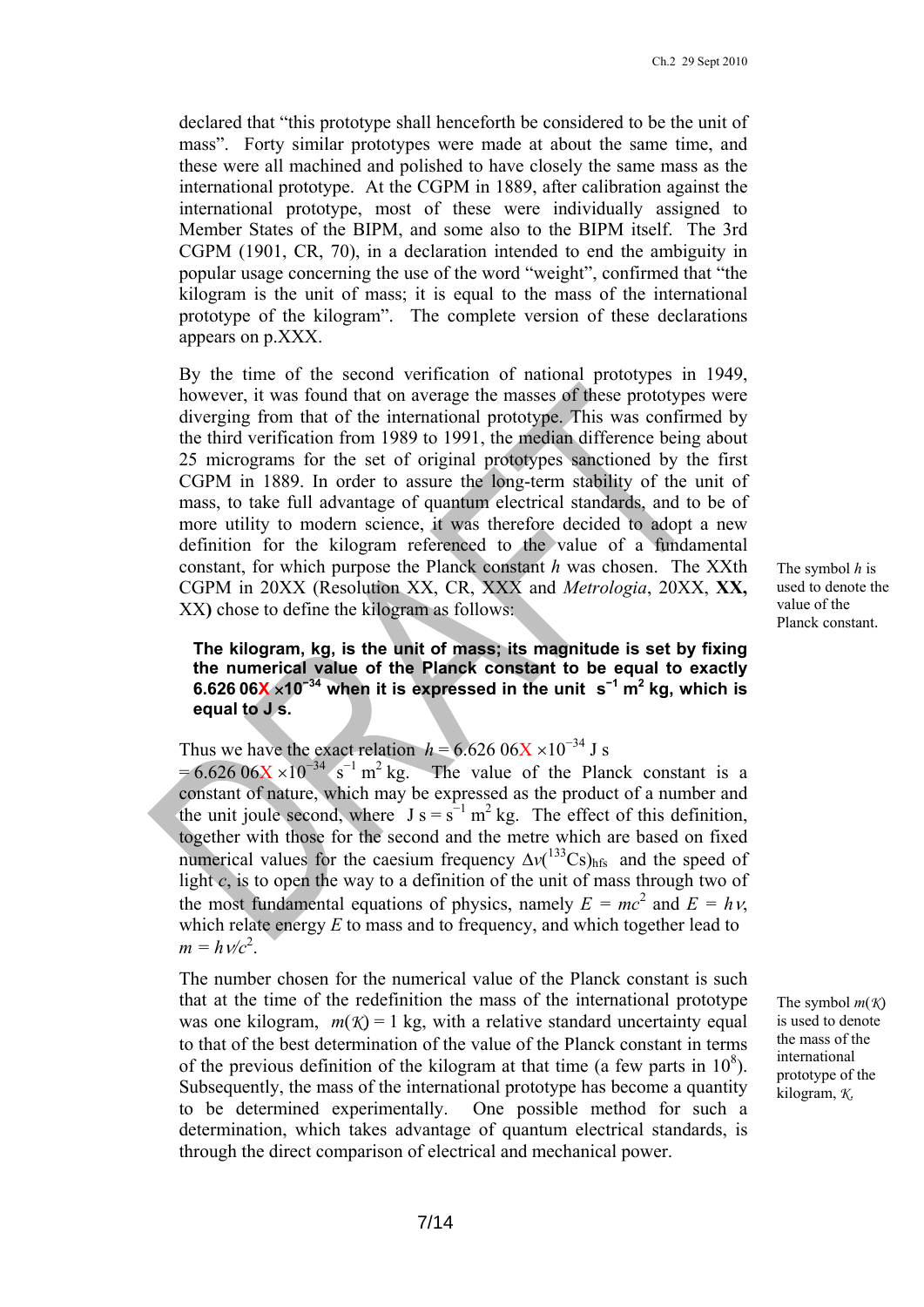Future drifts in  $m(X)$ , if detected by experiment, will thus lead to it no longer having a value of exactly 1 kg, but a value close to 1 kg, with an uncertainty given by the uncertainty of the experiment linking its mass to the fixed value of the Planck constant in the definition. The magnitude of such possible changes is not well quantified, as has been the case since 1889, and may be much larger than the observed divergences between prototypes.

#### **2.3.4 ampere, unit of electric current**

Electric units, called "international units", for current and resistance were introduced by the International Electrical Congress held in Chicago in 1893, and definitions of the "international ampere" and "international ohm" were confirmed by the International Conference in London in 1908.

Although it was already obvious on the occasion of the 8th CGPM (1933) that there was a unanimous desire to replace those "international units" by so-called "absolute units", because some laboratories had not yet completed experiments needed to determine the ratios between the international and absolute units the Conference gave authority to the CIPM to decide at an appropriate time both these ratios and the date at which the new units would come into force. This the CIPM did in 1946 (1946, Resolution 2, PV, 20, 129-137) and decided that the new units would come into force on 1 January 1948. In October 1948 the 9th CGPM approved the decisions taken by the CIPM. The definition of the ampere chosen by the CIPM was referenced to the force between wires carrying an electric current, and it had the effect of fixing the value of the magnetic constant  $\mu_0$  (the permeability of vacuum). The value of the electric constant  $\varepsilon_0$  (the permittivity of vacuum) became fixed as a consequence of the new definition of the metre adopted in 1983.

However the 1948 definition of the ampere proved difficult to realise, and practical quantum standards based on the Josephson and quantum-Hall effects, which link the volt and the ohm to particular combinations of the Planck constant *h* and elementary charge *e*, have become almost universally used as a practical realisation of the ampere through Ohm's law. As a consequence, it became natural to not only fix the numerical value of *h* to redefine the kilogram, but to fix the numerical value of *e* to redefine the ampere in order to improve the accuracy of the quantum electrical standards. Hence the XXth CGPM, in 20XX, chose a new definition to define the ampere which is referenced to the value of the elementary charge, the charge on a proton. The new definition of the ampere, XXth CGPM (20XX, Resolution XX, CR, XXX and *Metrologia*, 20XX, **XX,** XX) is as follows:

The symbol *e* is used to denote the value of the elementary charge, which is the charge of a proton.

**The ampere, A, is the unit of electric current; its magnitude is set by fixing the numerical value of the elementary charge to be equal to exactly 1.602 17X 10<sup>−</sup>19 when it is expressed in the unit s A, which is equal to C.**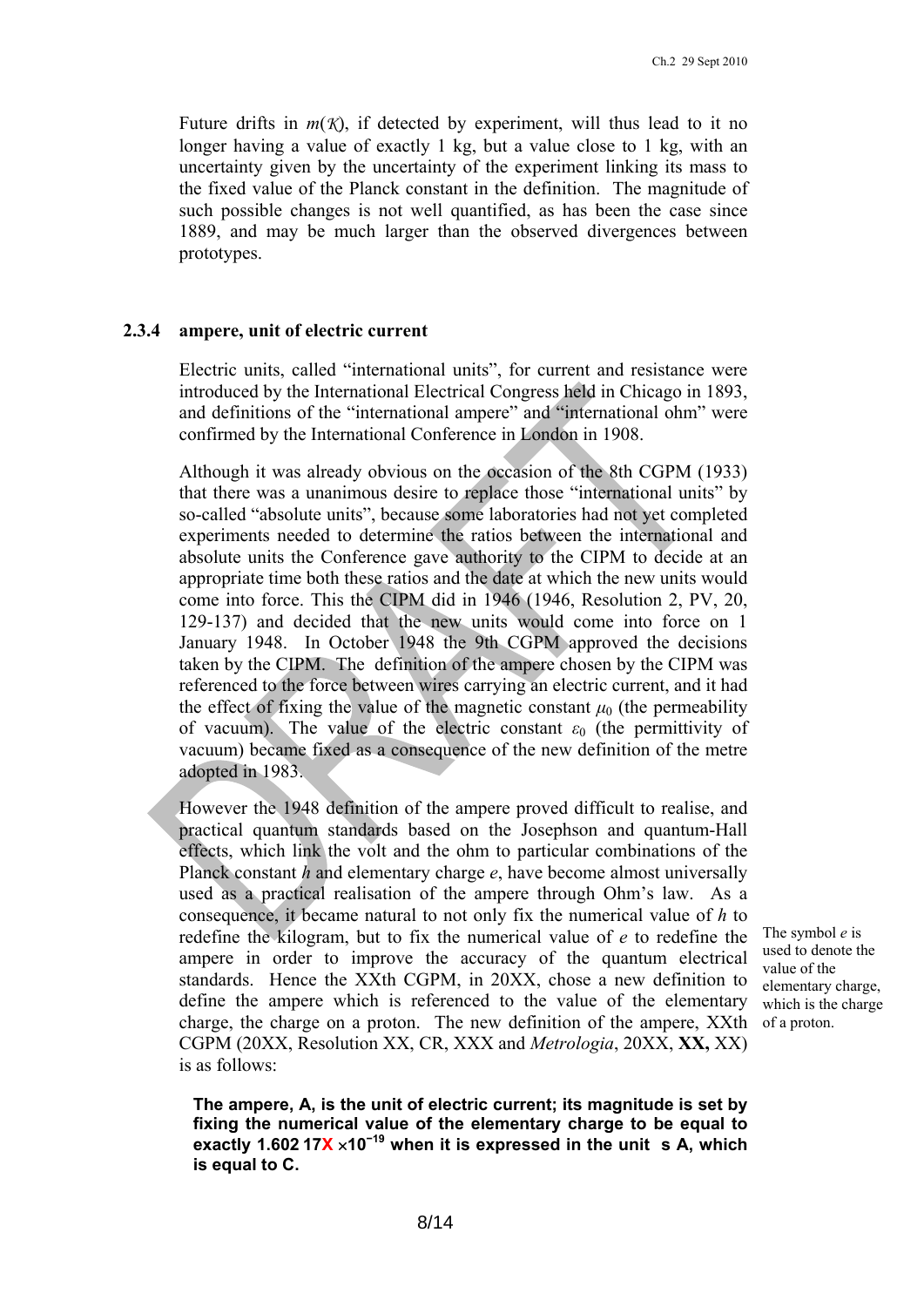Thus we have the exact relation  $e = 1.602 \frac{17X}{10^{-19}}C$ . The effect of this definition is that the ampere is the electric current corresponding to the flow of  $1/(1.602 \frac{17X}{10^{-19}})$  elementary charges per second.

The previous definition of the ampere based on the force between current carrying conductors had the effect of fixing the value of  $\mu_0$  to be exactly  $4\pi \times 10^{-7}$  H m<sup>-1</sup>, or equivalently  $4\pi \times 10^{-7}$  N A<sup>-2</sup>, where H and N denote the coherent derived units henry and newton, respectively. The new definition of the ampere fixes the value of *e* instead of  $\mu_0$ , and as a result  $\mu_0$  is no longer exactly known but must be determined experimentally. At the time of adopting the new definition of the ampere,  $\mu_0$  was equal to  $4\pi \times 10^{-7}$  H/m, with a relative standard uncertainty less than  $1 \times 10^{-9}$ . Although the value of  $\mu_0$  may change by a small amount as a result of new experiments, it is unlikely to ever change by more than one part in  $10^9$ . It also follows that since the electric constant  $\varepsilon_0$ , also known as the permittivity of vacuum, is equal to  $1/\mu_0 c^2$ , the value of  $\varepsilon_0$  must also be determined experimentally, and will be subject to the same relative standard uncertainty as  $\mu_0$ , although the product  $\varepsilon_0 \mu_0 = 1/c^2$  will be known exactly as a consequence of the definition of the metre.

#### **2.3.5 kelvin, unit of thermodynamic temperature**

The definition of the unit of thermodynamic temperature was given in substance by the 10th CGPM (1954, Resolution 3; CR 79) which selected the triple point of water,  $T_{TPW}$ , as a fundamental fixed point and assigned to it the temperature 273.16 K, so defining the unit kelvin. The 13th CGPM (1967-1968, Resolution 3; CR, 104 and *Metrologia*, 1968, **4**, 43) adopted the name kelvin, symbol K, instead of "degree kelvin", symbol  $K$ , for the unit defined in this way. However the difficulties in realising this definition, requiring a sample of pure water of well defined isotopic composition, and the development of new primary methods of thermometry that are difficult to link directly to the triple point of water, led the XXth CGPM (20XX, Resolution XX, CR, XXX and *Metrologia*, 20XX, **XX,** XX**)**  to adopt a new definition for the kelvin referenced to the value of the Boltzmann constant *k.* The definition chosen is as follows:

The symbol  $k$ , or  $k_B$ , is used to denote the value of the

## **The kelvin, K, is the unit of thermodynamic temperature; its** Boltzmann constant. **magnitude is set by fixing the numerical value of the Boltzmann constant to be equal to exactly 1.380 6X 10<sup>−</sup>23 when it is expressed**  in the unit s<sup>-2</sup> m<sup>2</sup> kg K<sup>-1</sup>, which is equal to J K<sup>-1</sup>.

Thus we have the exact relation  $k = 1.380$  6X  $\times 10^{-23}$  J/K. The effect of this definition is that the kelvin is equal to the change of thermodynamic temperature that results in a change of energy per degree of freedom *kT* by  $1.380 \text{ } 6X \times 10^{-23} \text{ J}$ .

The temperature of the triple point of water thus becomes a quantity to be determined experimentally. The value chosen for *k* in the definition above was consistent with a temperature for the triple point of water of 273.16 K with a relative standard uncertainty nearly equal to that of the measured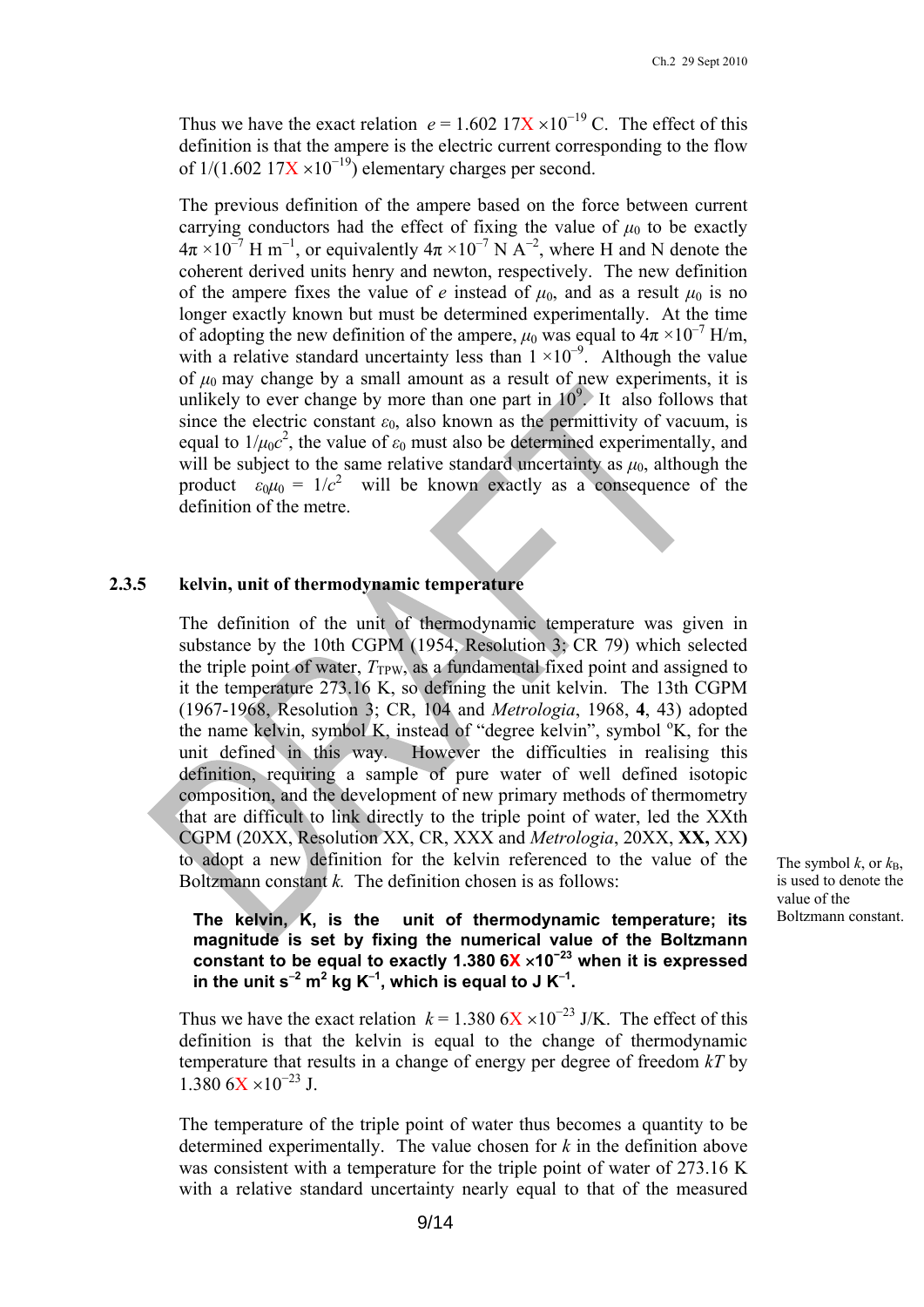value of the Boltzmann constant at the time of the redefinition, of the order  $1 \times 10^{-6}$ . Subsequent measurements in terms of the new definition of the kelvin may result in a slightly different value of  $T_{TPW}$ , but this is not expected to differ from 273.16 K by more than 0.25 mK.

Because of the manner in which temperature scales used to be defined, it remains common practice to express a thermodynamic temperature, symbol *T*, in terms of its difference from the reference temperature  $T_0 = 273.15$  K, the ice point. This difference is called the Celsius temperature, symbol *t*, which is defined by the quantity equation

$$
t = T - T_0
$$

The unit of Celsius temperature is the degree Celsius, symbol  $\mathrm{^{\circ}C}$ , which is by definition equal in magnitude to the kelvin. A difference or interval of temperature may be expressed in kelvins or in degrees Celsius (13th CGPM, 1967-1968, Resolution 3, mentioned above), the numerical value of the temperature difference being the same. However, the numerical value of a Celsius temperature expressed in degrees Celsius is related to the numerical value of the thermodynamic temperature expressed in kelvins by the relation

$$
t / {}^{\circ}C = T / K - 273.15
$$

The kelvin and the degree Celsius are also units of the International Temperature Scale of 1990 (ITS-90) adopted by the CIPM in 1989 in its Recommendation 5 (CI-1989, PV, **57**, 115 and *Metrologia*, 1990, **27**, 13).

#### **2.3.6 mole, unit of amount of substance**

Following the discovery of the fundamental laws of chemistry, units called, for example, "gram-atom" and "gram molecule", were used to specify amounts of chemical elements or compounds. These units had a direct connection with "atomic weights" and "molecular weights", which are in fact relative atomic and molecular masses. "Atomic weights" were originally referred to the atomic weight of oxygen, by general agreement taken as 16. But whereas physicists separated the isotopes in a mass spectrometer and attributed the value 16 to one of the isotopes of oxygen, chemists attributed the same value to the (slightly variable) mixture of isotopes 16, 17 and 18, which was for them the naturally occurring element oxygen. Finally an agreement between the International Union of Pure and Applied Physics (IUPAP) and the International Union of Pure and Applied Chemistry (IUPAC) brought this duality to an end in 1959-1960. Physicists and chemists have ever since agreed to assign the value 12, exactly, to the so-called atomic weight, correctly called the relative atomic mass *A*r, of the isotope of carbon with mass number 12 (carbon 12,  ${}^{12}$ C). The unified scale thus obtained gives the relative atomic and molecular masses, also known as the atomic and molecular weights, respectively.

The quantity used by chemists to specify the amount of chemical elements or compounds is now called "amount of substance". Amount of substance, symbol  $n$ , is defined to be proportional to the number of specified The recommended symbol for relative atomic mass (atomic weight) of an entity *X* is  $A_r(X)$ , where the entity *X* should be specified, and the recommended symbol for the molar mass of entity *X* is *M*(*X*).

The recommended symbol for the quantity amount of substance is *n*.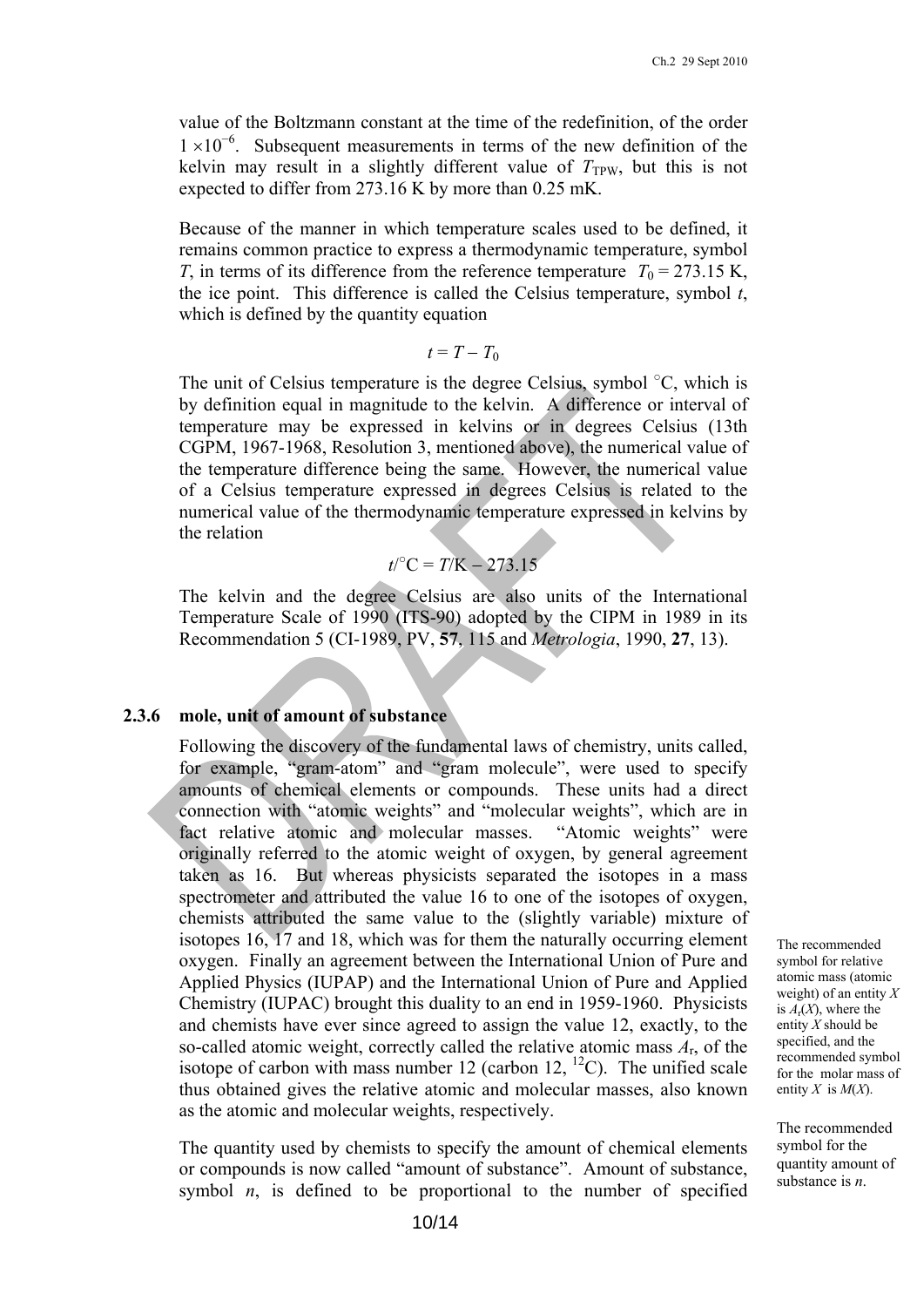elementary entities *N* in a sample, the proportionality constant being a universal constant which is the same for all entities. The proportionality constant is the reciprocal of the Avogadro constant  $N_A$ , so that  $n = N/N_A$ . The unit of amount of substance is called the *mole*, symbol mol. Following proposals by the IUPAP, the IUPAC, and the ISO, the CIPM gave a definition of the mole in 1967 and confirmed it in 1969, by specifying that the molar mass of carbon 12 should be exactly 0.012 kg/mol. This allowed the amount of substance  $n_S(X)$  of any pure sample S of entity X to be determined directly from the mass of the sample  $m<sub>S</sub>$  and the molar mass *M*(*X*) of entity *X*, the molar mass being determined from its relative atomic mass *A*r (atomic or molecular weight) without the need for a precise knowledge of the Avogadro constant, by using the relations

 $n_S(X) = m_S/M(X)$ , and  $M(X) = A_r(X)$  g/mol

However this definition of the mole was dependent on the artefact definition of the kilogram, with the consequences described in 2.3.3.

The numerical value of the Avogadro constant defined in this way was equal to the number of atoms in 12 grams of carbon 12. This value is now known with such precision that the CGPM in 20XX decided to adopt a simpler definition of the mole by specifying exactly the number of entities in one mole of any substance, thus specifying exactly the value of the Avogadro constant. This has the further advantage that the new definition of the mole, and the value of the Avogadro constant, are no longer dependent on the definition of the kilogram. Also the distinction between the fundamentally different quantities amount of substance and mass is thereby emphasised. For these reasons the XXth CGPM (20XX, Resolution XX, CR, XXX and *Metrologia*, 20XX, **XX,** XX**)** adopted the following definition of the mole:

**The mole, mol, is the unit of amount of substance of a specified elementary entity, which may be an atom, molecule, ion, electron, any other particle or a specified group of such particles; its magnitude is set by fixing the numerical value of the Avogadro constant to be equal to exactly 6.022 14X**  $\times$  10<sup>23</sup> when it is **expressed in the unit mol<sup>1</sup> .** 

Thus we have the exact relation  $N_A = 6.022 \frac{14X}{10^{23}}$  mol<sup>-1</sup>. The effect of this definition is that the mole is the amount of substance of a system that contains  $6.022\,14X \times 10^{23}$  specified elementary entities.

The symbol  $N_A$  is used to denote the value of the Avogadro constant.

This definition has the effect that the molar mass of carbon 12 is no longer 0.012 kg/mol by definition, but has to be determined experimentally. However the value chosen for  $N_A$  in the definition is such that the molar mass of carbon 12 was equal to 0.012 kg/mol at the time of the adoption of the new definition,  $M(^{12}C) = 0.012$  kg/mol, with a relative standard uncertainty of somewhat less than  $1 \times 10^{-9}$ . Although it may change by a small amount as a result of later experiments it is unlikely to ever change by more than a few parts in  $10^9$ . The molar mass of any atom or molecule X may still be obtained from its relative molar mass from the equation

$$
M(X) = [A_{\rm r}(X)/12] M({}^{12}{\rm C}) = A_{\rm r}(X) M_{\rm u}
$$
  
11/14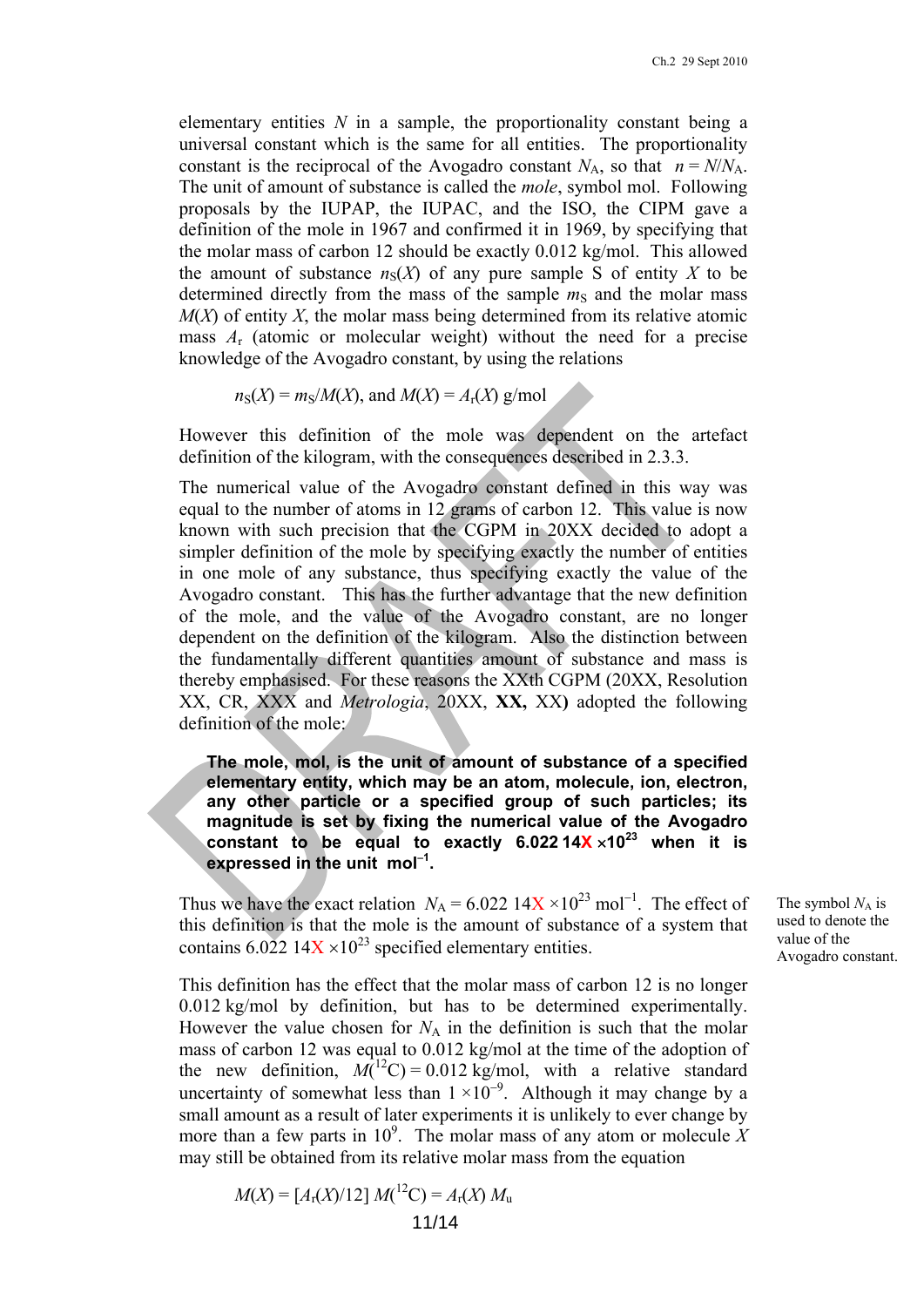and the molar mass of any atom or molecule is also related to the mass of the elementary entity  $m(X)$  by the relation

$$
M(X) = N_A m(X) = N_A A_r(X) m_u
$$

In these equations  $M_u$  is the molar mass constant, equal to  $M({}^{12}C)/12$ , and  $m_u$  is the unified atomic mass constant, equal to  $m({}^{12}C)/12$ . They are related by the Avogadro constant through the relation

$$
M_{\rm u}=N_{\rm A} m_{\rm u}
$$

In the name "amount of substance", the words "of substance" could for simplicity be replaced by words to specify the substance concerned in any particular application, so that one may for example talk of "amount of hydrogen chloride, HCl", or "amount of benzene,  $C_6H_6$ ". It is important to always give a precise specification of the entity involved (as emphasized in the definition of the mole); this should preferably be done by giving the molecular chemical formula of the material involved. Although the word "amount" has a more general dictionary definition, this abbreviation of the full name "amount of substance" to "amount" may often be used for brevity. This also applies to derived quantities such as "amount-ofsubstance concentration", which may simply be called "amount concentration". However, in the field of clinical chemistry the name "amount-of-substance concentration" is generally abbreviated to "substance concentration".

#### **2.3.7 candela, unit of luminous intensity**

The units of luminous intensity based on flame or incandescent filament standards in use in various countries before 1948 were replaced initially by the "new candle" based on the luminance of a Planckian radiator (a black body) at the temperature of freezing platinum. This modification had been prepared by the International Commission on Illumination (CIE) and by the CIPM before 1937, and the decision was promulgated by the CIPM in 1946. It was then ratified in 1948 by the 9th CGPM which adopted a new international name for this unit, the *candela*, symbol cd; in 1967 the 13th CGPM (Resolution 5, CR, 104 and *Metrologia*, 1968, **4**, 43-44) gave an amended version of this definition.

In 1979, because of the difficulties in realizing a Planck radiator at high temperatures, and the new possibilities offered by radiometry, i.e. the measurement of optical radiation power, the 16th CGPM (1979, Resolution 3, CR, 100 and *Metrologia*,1980, **16**, 56) adopted a new definition of the candela. The XXth CGPM (20XX, Resolution XX, CR, XXX and *Metrologia*, 20XX, **XX,** XX**)** chose to re-draft the words without changing the sense of this definition, and thus to define the candela as follows:

**The candela, cd, is the unit of luminous intensity in a given direction; its magnitude is set by fixing the numerical value of the luminous efficacy of monochromatic radiation of frequency 540 1012 Hz to be equal to exactly 683 when it is expressed in the**   $\tan$  it s<sup>3</sup> m<sup>-2</sup> kg<sup>-1</sup> cd sr, or cd sr W<sup>-1</sup>, which is equal to Im W<sup>-1</sup>.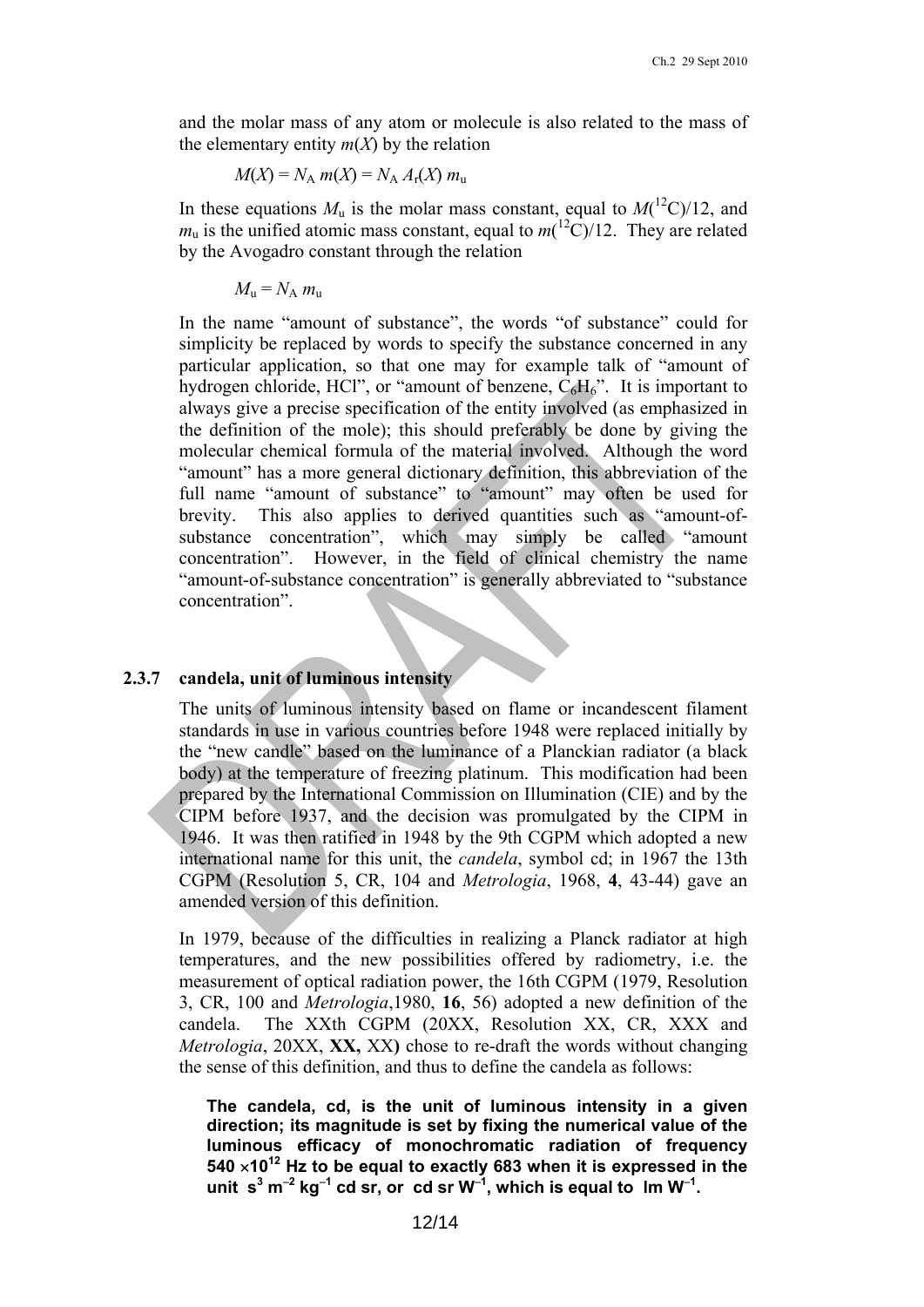Thus we have the exact relation  $K_{cd} = 683$  lm/W for monochromatic radiation of frequency  $v = 540 \times 10^{12}$  Hz. The effect of this definition is that the candela is the luminous intensity, in a given direction, of a source that emits monochromatic radiation of frequency  $540 \times 10^{12}$  Hz and that has a radiant intensity in that direction of 1/683 W/sr.

The symbol  $K_{\text{cd}}$  is used to denote the value of the luminous efficacy of monochromatic radiation of frequency  $540 \times 10^{12}$  Hz.

### **2.3.8 relations between the definitions of the base units**

Paragraphs 2.3.1 to 2.3.7 present individual definitions of the seven base units of the SI. Of these seven definitions only the first, the definition of the second, and the sixth, the definition of the mole, are independent of the other definitions. In 2.3.2 fixing the numerical value of the speed of light in vacuum actually defines the unit of speed, m/s, so that the definition of the second is required to complete the definition of the metre. In 2.3.3 fixing the numerical value of the Planck constant actually defines the unit of action,  $s^{-1}$  m<sup>2</sup> kg, so that the definitions of the second and the metre are required to complete the definition of the kilogram. In 2.3.4 fixing the numerical value of the elementary charge actually defines the unit of charge, s A, or coulomb, C, so that the definition of the second is required to complete the definition of the ampere. In 2.3.5 fixing the numerical value of the Boltzmann constant actually fixes the value of the unit of energy per temperature interval,  $J K^{-1}$ , so that the definitions of the second, kilogram, and metre are required to complete the definition of the kelvin. And finally, in 2.3.7 fixing the numerical value of the luminous efficacy of monochromatic radiation of frequency  $540 \times 10^{12}$  Hz actually defines the unit of luminous efficacy, cd sr  $W^{-1}$ , or  $s^3$  m<sup>-3</sup> kg<sup>-1</sup>, so that the definitions of the second, kilogram, and metre are required to complete the definition of the candela.

It follows that the definitions in 2.3.1 to 2.3.7 must be taken together as a coherent group of statements for the definitions of the base units of the SI, and should not be regarded as independent definitions of the individual base units. The same was true in all previous editions of the SI Brochure,

[Later sections of Chapter 2 of the Brochure, and most of the later parts of the Brochure, would remain essentially unchanged by these changes to the definitions of the units except for a renumbering of some sections.]

## 2.4 Symbols for the seven base units

The base units of the International System are listed in Table 1, which relates the base quantity to the unit name and unit symbol for each of the seven base units [10th CGPM (1954, Resolution 6, CR, 80); 11th CGPM (1960, Resolution 12, CR, 87); 13th CGPM (1967/68, Resolution 3, CR, 104 and *Metrologia,* 1968, **4**, 43); 14th CGPM (1971, Resolution 3, CR, 78 and *Metrologia*, 1972, **8**, 36].